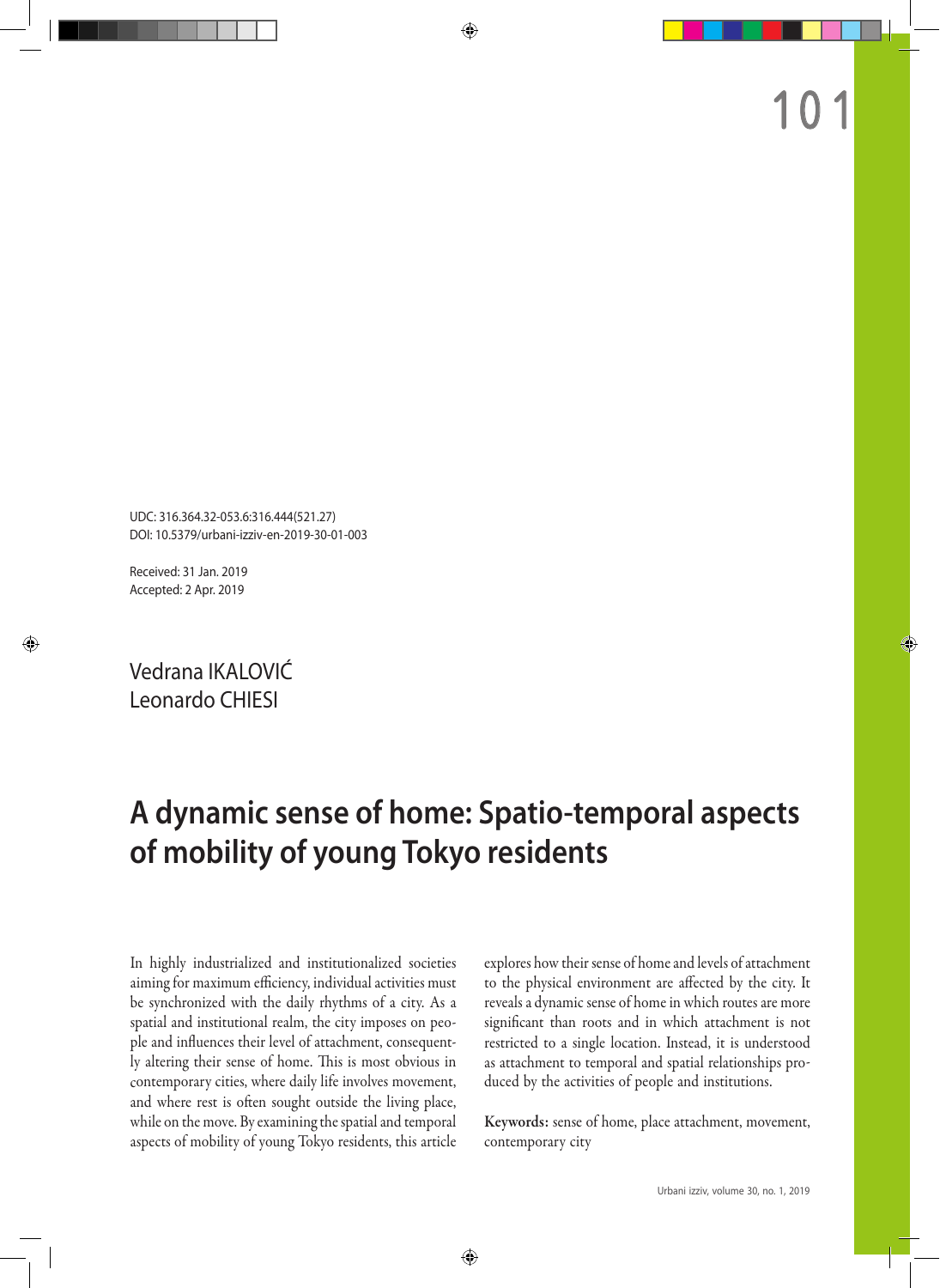## **1 Introduction**

"Once we give up the belief that our life-world is rooted in the ground, we may thus come to a point where ungroundedness is no longer experienced as existential anxiety and despair but as freedom and lightness that finally allows us to move." (Rajchman, 1998: 88)

The everyday world has its own standard time based on the seasons, the calendar, and people's inner time, which is intersubjectively available (Berger & Luckmann, 1991). In urbanized areas, where more than half the world's population lives, it is necessary to synchronize and coordinate activities in time and space with the daily rhythms produced by the city. Lifestyles and changes to them in modern societies that were caused by industrialization, which significantly altered traditional ways of living, are explored in this study through the concepts of place attachment and sense of home. The city is explored as a spatial and institutional realm from the perspective of an individual. As a spatial realm, with the distribution of places that provide and embody homelike activities, the city provides spaces where individuals live, work, and socialize (Maki, 1979; Ashihara, 1983; Caballero & Tsukamoto, 2006; Maki & Mulligan, 2008). It connects these significant places through means of transportation, creating a network or a field of daily activities (Ikalovic & Chiesi, 2018). As an institutional realm and as a socially constructed objectivity, it imposes and enforces various spatial and temporal systems, within which individuals need to adapt and adjust their inner time (Berger & Luckmann, 1991).

Since the second major industrial shift from heavy industries to services, the centre of economic, industrial, and institutional power in Japan has been the capital city, Tokyo. It is a metropolis with the world's largest population,<sup>[1]</sup> accommodating the highest number of corporations and employees in the world (Fujita & Tabuchi, 1997). Within this spatial and temporal system, external and internal relocations<sup>[2]</sup> are common practice, and they have been described as one of the most interesting features of the Japanese employment system. As a consequence of relocations, various social and psychological implications are discussed, such as the weakening of family bonds (Geis & Ross, 1998) and the impact of new environments on wellbeing (Brett, 1982). How does a city like Tokyo, as a spatial and institutional realm, alter residents' sense of home and level of attachment to the physical environment? This study revisits the concepts of attachment and home through their physical, social, temporal, and psychological aspects following Werner et al. (1985) and Scannel and Gifford (2010), with an emphasis on the temporal dimension.

The exploration of temporality and urban daily rhythm leads to the definition of the dynamic sense of home, in which routes are more significant than roots (Hall, 1995; Massey & Jess, 1995; Clifford, 1997; Gustafson, 2001). The attachments that arise in urban environments are those to a place that are produced by the activities of people and institutions and to the city's spatial and temporal systems.

## **2 Theoretical background**

#### **2.1 Home and place attachment**

Since the Industrial Revolution and the separation of living places from places of work, place attachment and home have departed from the traditional, static concept. For the exploration of both concepts and their relationships, two decades are significant. The first is the 1970s, when humanistic geographers focused on individuals as knowing and feeling subjects rather than objects or simply rational beings (Relph, 1976; Tuan, 1977). The second is the 1990s, when tourism (especially mass tourism) resulted in increased mobility, threatening rootedness as its negative counterpart (Urry, 2002; Augé, 2008).

In the 1970s, the relationship between people and the world through experience transformed an abstract realm of space into an experienced and felt place, and attachment to places has been explored and defined through terms such as *topophilia*, *insideness*, and *authenticity* (Relph, 1976; Tuan, 1977; Werner et al., 1985; Smaldone, 2007). These terms became a common ground for the exploration of spaces and places on different scales and within different borders (either in real, physical entities or within conceptual, abstract, theoretical borders). It became possible to explore attachment to houses, neighbourhoods, cities, countries, and their social complements: family, friends, neighbours, or social groups such as co-workers, and nationality (Marston, 2000; Hidalgo & Hernandez, 2001; Beatley, 2005; Ng et al., 2005; Blunt, 2007; Lewicka, 2010). As different social and spatial forms emerged and evolved, frameworks became more complex and the boundaries of research dealing with these phenomena started to intertwine. Methodologically, there have been attempts to define a comprehensive multiscalar and multidimensional framework involving various aspects of the same concept. Tripartite frameworks including spatial, social, and psychological/temporal aspects of the phenomena were developed as a result (Werner et al., 1985; Mallett, 2004; Scannell & Gifford, 2010). Attachment and home have become dynamic concepts.

This was manifested through the exploration of movement and places that accommodate movement, dislocation, and travel: non-places that are in many ways identical and lacking con-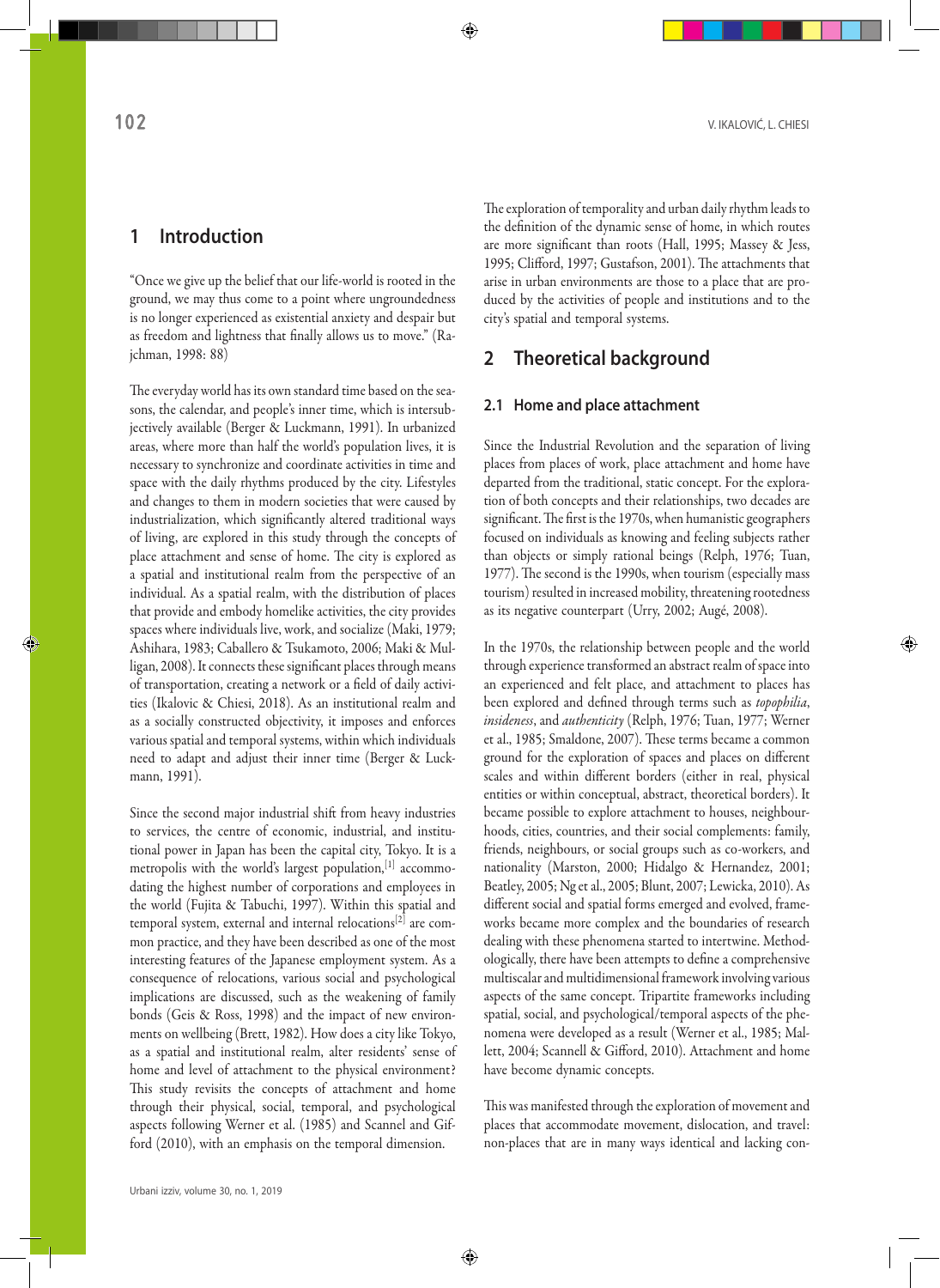

**Figure 1:** Static and dynamic concepts of home; a) home as a geographic reference point; b) dynamic home as a network of four significant places connected by means of transportation (photo: Vedrana Ikalović).

textual qualities (Zukin, 1998, 2009; Augé, 2008). Travelling and commuting with the increased use of extensions (portable devices such as mobile phones and computers) and networking became a norm and added to the detachment from physical environments (Park et al., 2011).

However, today place attachment and mobility are not the opposites they used to be; rather, they should be explored as complementary or compatible concepts. Movement is already an integrated part of life, whether one explores it from the perspective of daily actions or from the life-course perspective. Movement is a norm, an inevitability, often not even questioned but taken for granted. The mobilities paradigm emphasises that all places are tied into networks of connections that extend beyond each place, and this goes beyond the imagery of terrains as spatially fixed geographical containers for social processes (Sheller & Urry, 2006). In network societies, spatial practices and their constant reiteration are defining and creating places, and the meaning of places arises from habitual mobilities and time-space routines, which are simultaneously individual and social (Pred, 1984; Blunt, 2007; Cresswell, 2013; Seamon, 2015). However, certain practices and their reiteration depend on what the environment allows (Berger & Luckmann, 1991; Gibson, 2014). On a daily basis in contemporary cities, this manifests itself in two ways: 1) through daily practices and habitual mobilities that rely and depend on a city's infrastructure (and are accelerated by it), and 2) in practices and routines that take place in public, semi-public, and commercial spaces that are provided, planned, designed, made, and maintained by the city through its industrialized sectors.

In an individual's lifetime, in industrial societies (and specifically in Tokyo) there is strong dependence on the presence of corporate cultures, in which corporations, regardless of the consent or dissent of their employees, have a tradition of inter-company relocations.[3] Relocations have become a routine, they impose spatial and temporal fragmentation, and they create temporary relationships between individuals and their temporary environments.

## **2.2 Place and city**

When changing places of residence and moving home from one place to another, people are forced to (re)learn the patterns of daily life in their new environment (and, in the case of contemporary cities, within the network of places). As Seamon (2015) points out, a change in patterns may cause emotional stress because new behaviours must be repeated many times until they are learned. The point when the body familiarizes itself with new environment and reaches a state of rest is "becoming-at home" and a time of inactivity whose essential experiential structure is "at-homeness" (Seamon, 2015: 70), or the usually unnoticed, taken-for-granted situation of being comfortable in and familiar with the everyday world (Dovey, 1985).

Pred (1984) develops and defines a place as a process that produces and is produced by the activities of people and institutions. He argues that social divisions allow some mobilities and force constraints on others (Pred, 1984, cited in Cresswell, 2013). Pred's places are highly institutional and appropriate individuals' time. It is therefore possible to discuss the characteristics of appropriated time within each society and culture, on the city scale, and in different types of cities (Hall & Barrett, 2012). As an example, Savage et al. (1993) define the following types: third-world cities, cities in communist countries, global cities, older industrial cities, and new industrial cities. In network societies and information societies, which depend on and arise from mobility and connectedness, the contemporary city (especially the metropolis) is produced by the activities of people, who familiarize themselves with the daily urban dynamics, and the activities of institutions. From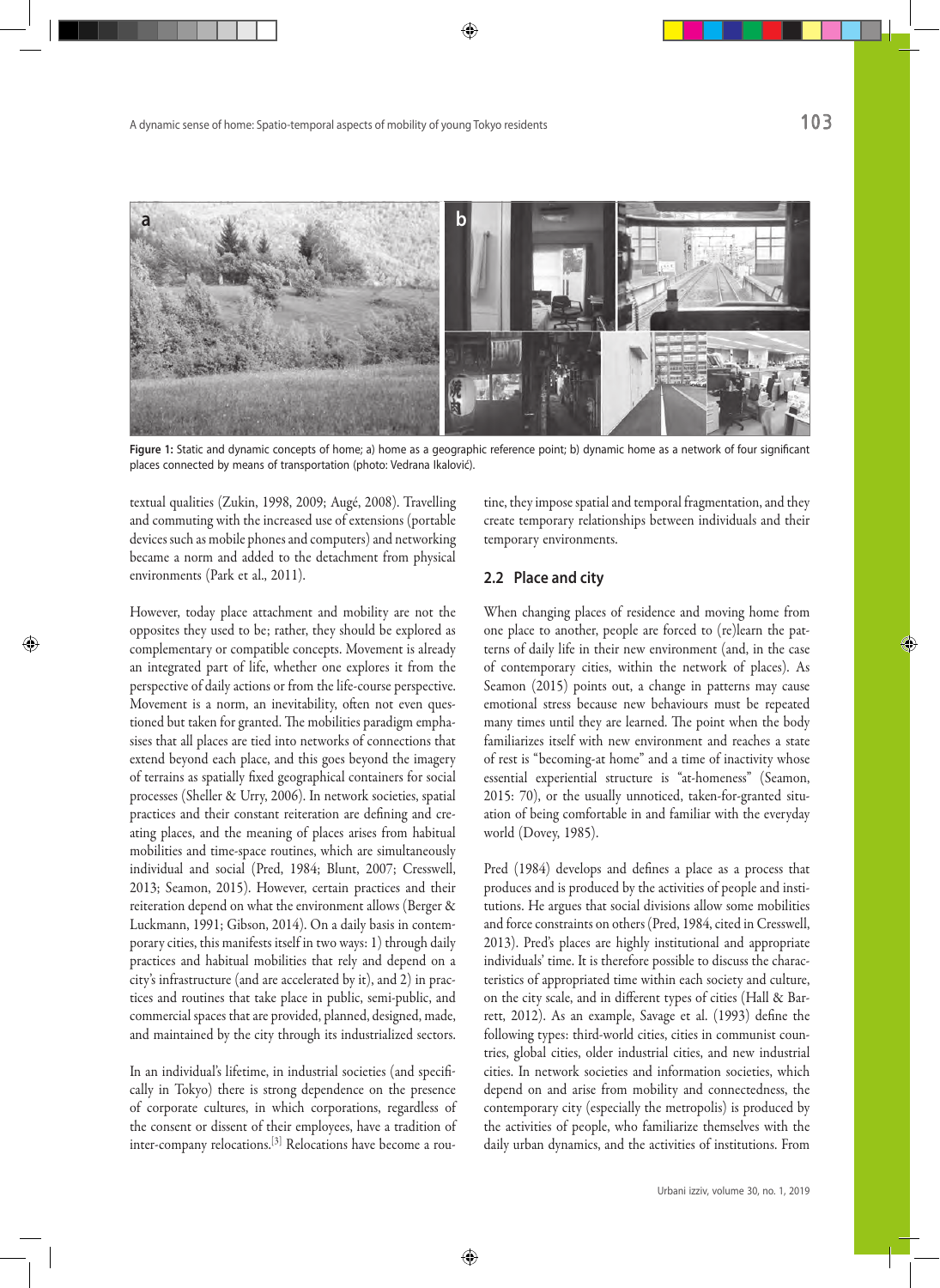

**Figure 2:** Homelike activities "out of home"; a) actions usually associated with the concept of home; b) home extrapolated onto urban space (photo: Vedrana Ikalović).

the residents' point of view*,* dwelling involves movement and fragmented life, and daily life is spread throughout the entire network. The metropolis has become a connectedness, a spatial and temporal system with a specific rhythm that imposes upon a person (Altman, 1975; Somerville, 1997).

## **2.3 City and home**

Through industrialized sectors, development of technology, and a massive influx of people into urban areas, physical, social, and temporal aspects became important for the concept of home. In a spatial sense the city had to provide varieties of accommodation, and in an institutional sense it accelerated the flow of information, goods, services, capital, and people (Fujita et al., 2004). On the architectural scale, during and after the Industrial Revolution (or the Meiji Revolution or Meiji Restoration) in Tokyo, traditional forms of living gradually transformed into medium-sized houses, rental houses, multifamily dwellings, and so on for what was to become the salaried middle class, which resided in various accommodations developed by corporations, agencies, and / or associations.<sup>[4]</sup> Moreover, because of time management, the synchronisation and coordination of activities in time and space, and distances, homelike activities were displaced and transposed from the private (living place) to the public realm (place of work) and socializing places (Oldenburg, 1989; Caballero & Tsukamoto, 2006) such as trains, convenience stores, noodle shops, public baths, coin laundries, love hotels, and so on. Therefore, talking about home in a spatial sense was not necessarily talking about the place of residence, which was used as storage or a bedroom (Ashihara, 1989; Yūko & Yokokawa, 1995).

Nomadic life, between here and there, is not restricted to a single locality and dwelling is now accomplished by travelling. One does not move to a dwelling, but "dwells by moving" (Deleuze & Guattari, 1988; Casey, 2013). In the contemporary city, attributes usually embodied in the home are dispersed into at least four places (living place, place of work, socializing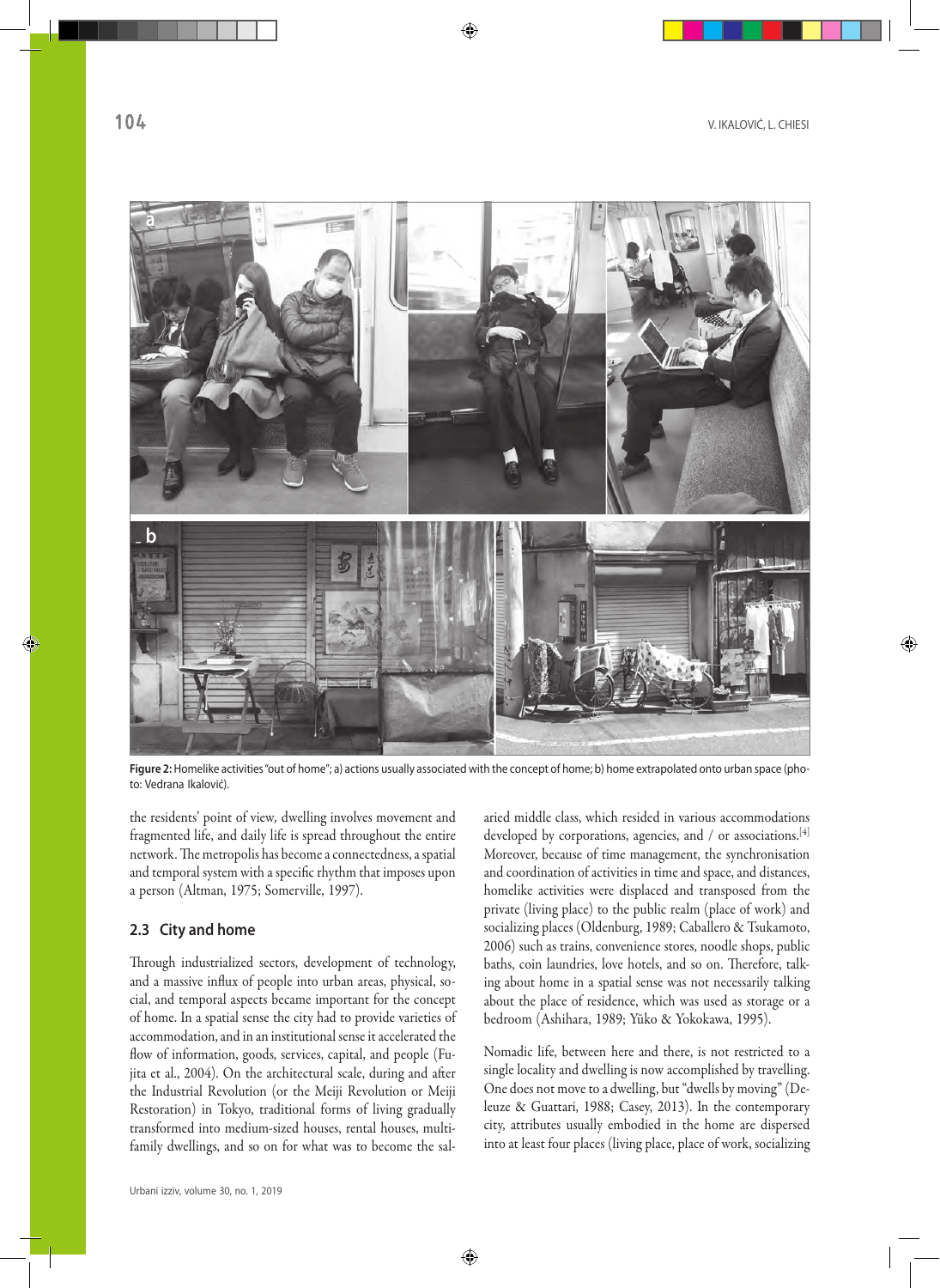

**Figure 3:** Daytime and night-time population ratio in twenty-three central Tokyo wards (illustration: Vedrana Ikalović).

place, and place of rest) connected by means of transportation, which also accommodate homelike activities (Ikalovic & Chiesi, 2018). Through this network, industrialized sectors make impositions on individuals' daily rhythm. Time spent "in traffic", "on the way", "on the move", and "in-between" significant places equals time spent in the intimacy of home (Figure 2).

#### **2.4 Case study: Tokyo**

Even today, in the post-industrial era in Japan, a frequent reason for changing residence is a job relocation. The possibility of relocating employees between companies has been described as one of the most interesting features of the Japanese employment system[5] (Dirks, 1999; Meyer-Ohle, 2009). Relocations consist of moving employees around to perform different work, and the practice of relocations at Japanese companies includes, among other characteristics, temporary and permanent external relocations, often generating friction between the employee's family life and work (Maeura, 2016). Relocations often do not require the consent of the employee, with a higher level of flexibility within large companies. Inter-company relocations have been studied and assessed at different levels. Some studies review relocations at the individual level (motivational factors), organizational development (cost-efficient transactions), and structural changes (at a micro-economic level; Dirks, 1999), but, even despite being studied from the employees' perspective in some cases, these studies do not deal with the sense of attachment and sense of home. Moreover, whether exploring personality and demographic factors, micro- or macroeconomic factors, or institutional conditions (Frey & Stutzer, 2000),

they are commonly quantitative studies. This study therefore takes a different approach: spatial and temporal systems are explored from the personal perspective, through the cases of young Tokyo residents. Young Tokyo residents are individuals that currently live and work in the Tokyo Metropolitan Area. During their life, they have moved from multiple cities, which have different spatial and temporal characteristics and different urban daily rhythms. The attachment to previously lived places is explored, compared, and analysed from the perspective of the life-course and with an emphasis on frequent relocations.

With the industrial shift from the Tokyo – Osaka bipolar regional system to the Tokyo monopolar regional system and with two shifts of manufacturing industries (the first shift from light to heavy industries and second shift from heavy to high-tech and service industries), Tokyo grew into a major international financial centre with a high concentration of large companies[6] (Fujita &Tabuchi, 1997). Development of communication networks caused greater dependence on information, it encouraged the concentration of business sectors in Tokyo (Okamoto, 1997), and commuting became an integrated part of life. The population of commuting workers and students, constituting a daytime influx mainly from the three neighbouring prefectures of Saitama, Chiba, and Kanagawa, raised the awareness of the daytime and night-time population in cities. The concept of the daytime population refers to the number of people present in an area during normal business hours, including workers. This is in contrast to the "resident" population, which refers to people that reside in a given area and are typically present during the evening and night-time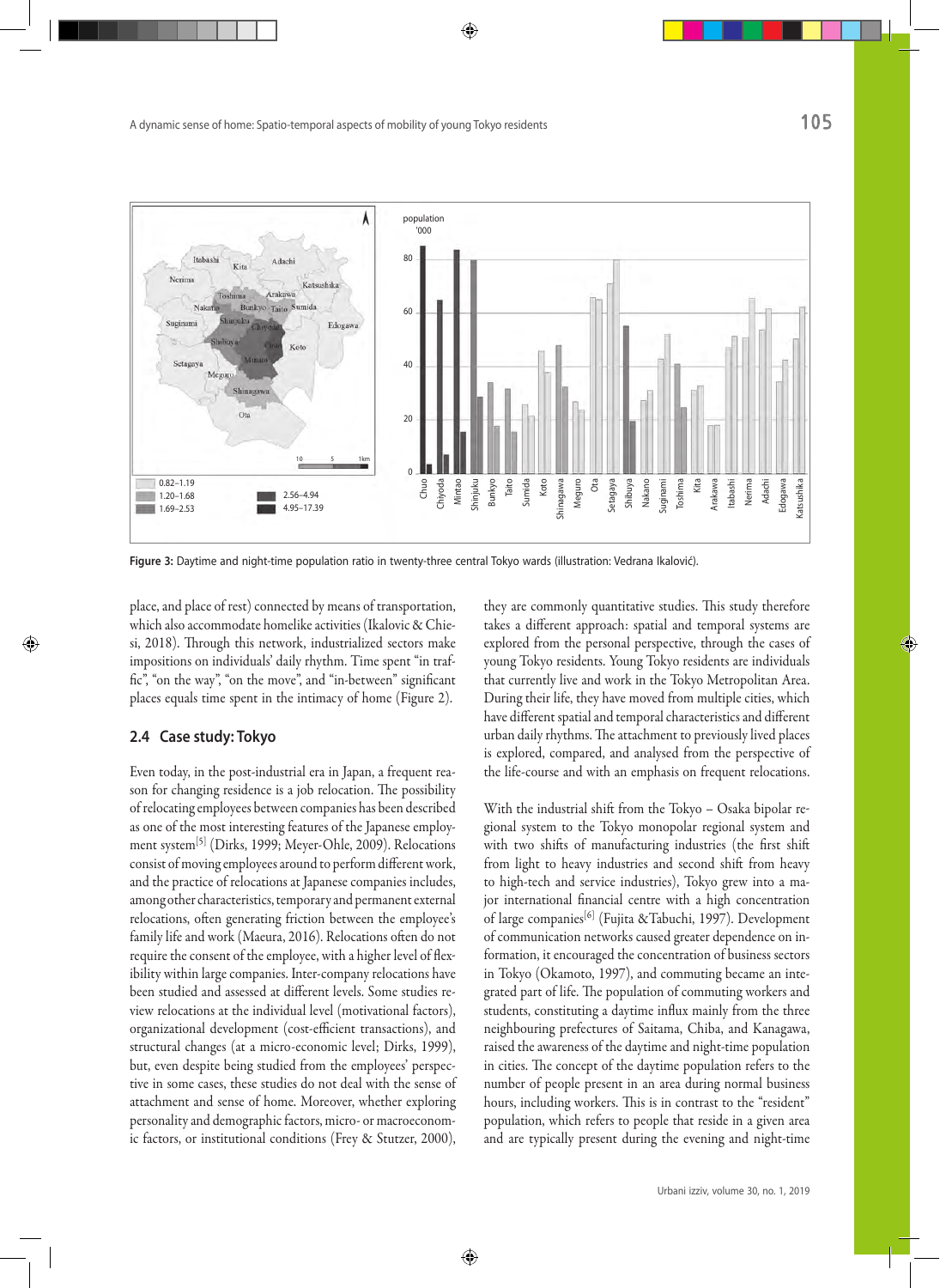hours. As an illustration, the Chuo Ward has an index of 17.39, making its daytime population up to seventeen times the nighttime population (Figure 3).

The complexity of the existing administrative borders is graphically presented in Figure 4, which illustrates 1) the Tokyo Metropolis with twenty-three central wards, commonly perceived as Tokyo; 2) the Tokyo Metropolitan Area, which includes twenty-three central wards, twenty-six cities, three towns, and one village, 3) borders defined by the Japan Statistics Bureau with night-time / daytime population changes (municipalities with 10% or more of the population commuting to central wards are included), and 4) the Greater Tokyo Area.

The Japanese government provides statistics only for legal jurisdictions (i.e., cities and prefectures). There is no official or formal definition of metropolitan areas, and a number of researchers have developed their own definitions<sup>[7]</sup> (Fujita et al., 2004). The aforementioned characteristics of Tokyo are explored from the viewpoint of an individual, a person whose inner time is imposed upon by the city and city's spatial and institutional realities.

## **3 Method**

Semi-structured interviews were designed following Scannel and Gifford (2011), who synthesized an analysis of place attachment into an applicable three-part framework (person, place, process) that may be used for investigating this multidimensional concept. The person dimension refers to individually or collectively determined meanings, the place dimension emphasizes the characteristics of a place at the spatial level, and the psychological dimension includes affective, cognitive, and behavioural components. At the same time, studies of home as a multidimensional concept provide a framework for its examination as an integrated unity of physical, sociocultural, psychological, and temporal features (Dovey, 1985; Werner et al., 1985; Sixsmith, 1986; Després, 1991). Therefore, following the three-part framework, questions included 1) social, 2) spatial, and 3) temporal-psychological characteristics.

Thirty interviews were conducted with seventeen males and thirteen females living in the Greater Tokyo Area and working in the Tokyo Metropolis. Twenty-five out of thirty respondents were employed, two were self-employed, and three were students. The age of the participants was between twenty-three and sixty, and they belonged to the working-age population. The main focus of the study was on twenty-five young adults, as defined by Erikson and Erikson (1997), who were twentythree to thirty-nine years old, and an additional five interviews were used to make comparisons across different ages.



**Figure 4:** Tokyo borders: Tokyo central wards, the metropolitan area, and the Kanto region (illustration: Vedrana Ikalović).

Analysis of the interviews was based on "selective coding", in which all the categories stand in a relationship to the "core" category as conditions, action / interactional strategies, or consequences (Strauss & Corbin, 1997). Data collection and analysis were interrelated processes, and all the concepts and findings were incorporated into the following set of interviews. Interviews were from thirty to sixty minutes long, recorded, transcribed, and examined line by line. The data were generated following Strauss and Corbin (1997), Moran (2013), and Glaser and Strauss (2017)

In addition, the spatial and temporal systems of respondents are represented with time-space diagrams visualising the frequency of relocations and the length of dwelling in each city (Pred, 1984; Hägerstrand, 1985; Latham, 2003; Knowles & Sweetman, 2004).

Interviews were conducted, transcribed, and coded in English and, in order to avoid possible language barriers, keywords were discussed in both English and Japanese.

## **4 Analysis**

Two main categories are recognized from the analysis of interviews: "fragmented temporality" and "lack of nostalgia". "Fragmented temporality" refers to spatial and temporal changes caused by frequent relocations, which are most obvious during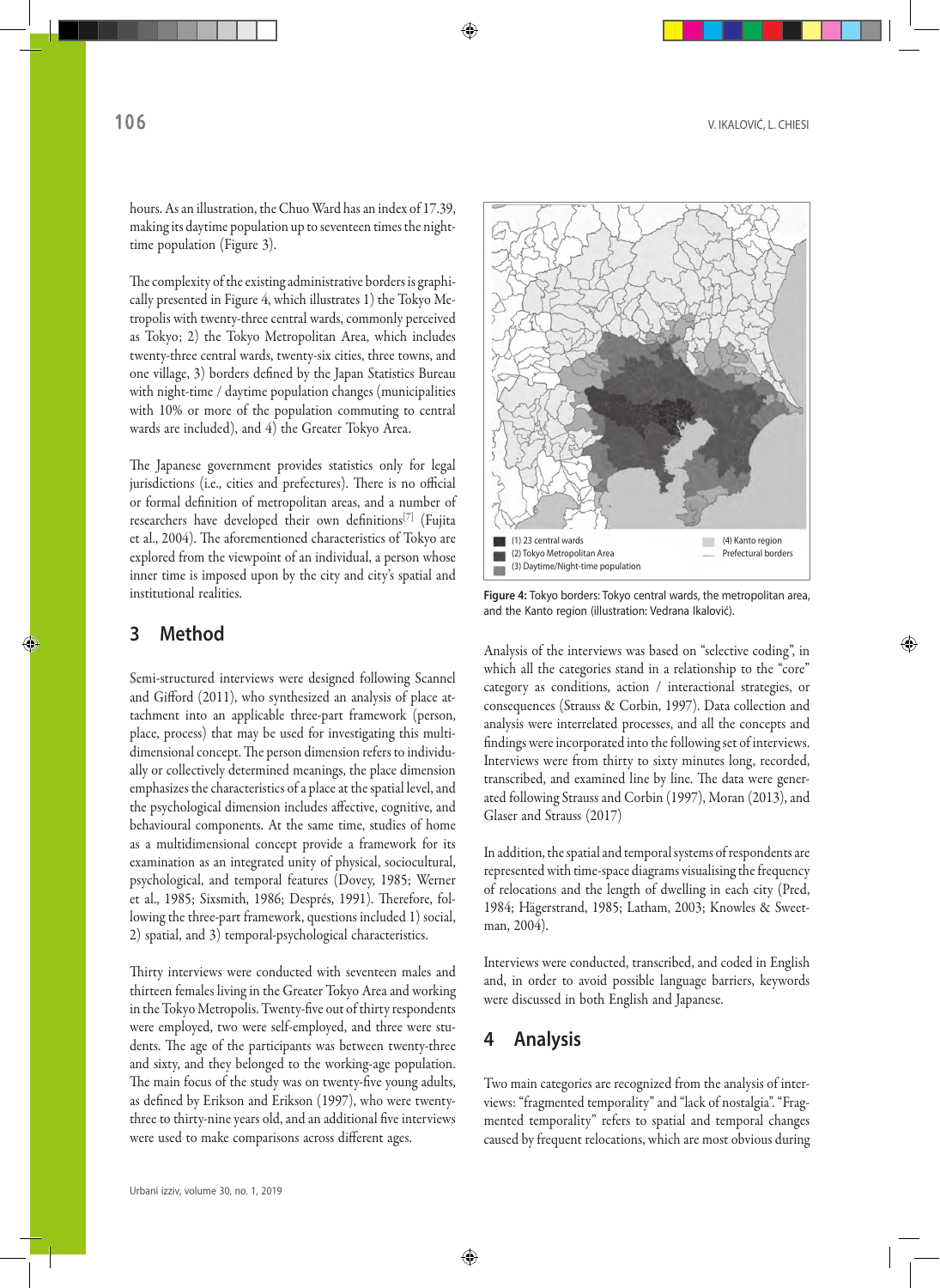"operational life", feelings about these relocations, and the process of becoming at home (Dovey, 1985). "Lack of nostalgia" concerns questions about environments previously lived in, childhood homes, memories, and objects with meanings – that is, the concept of home as a place to store memories, a shelter, and a place one hopes to return to (Tuan, 1977; Dovey, 1985; Bachelard & Jolas, 1994).

## **4.1 Fragmented temporality**

I was born in Sasebo<sup>[8]</sup> . . . close to Nagasaki.<sup>[8]</sup> And . . . um . . . I lived there only one year. [From Sasebo I moved] to Kumamoto.[8] Again one year. And then . . . Mita<sup>[8]</sup> in Tokyo. And afterwards we moved to Ogikubo<sup>[8]</sup> in Tokyo and there . . . we were for something like five years. So I finished preschool and um . . . spent maybe two years at the primary school there. And then we went to Sendai.[8] Again five years. . . . [From Sendai I moved] to Niigata,<sup>[8]</sup> again five years. And there I graduated from high school and afterwards I passed the entrance exam for Sapporo<sup>[8]</sup> University in Hokkaido. So I moved to Sapporo. . . . In total I lived in Sapporo for eight years. . . . afterward I went to Greece for two years and then I moved to this area [Mitaka<sup>[8]</sup>]. . . . Now it's been about ten years. (Interview 22)

Tokyo residents move often, and childhood homes include different towns. In some cases, it is difficult or even impossible to say which city or town is their hometown among all the cities and towns they have lived in. The reasons for moving are different in different life stages: in childhood, it is the relocation of a parent (usually a father), and in adulthood their own relocation or the relocation of a spouse.

My mother grew up in Tokyo so . . . she . . . delivered in a hospital in Tokyo but actually I grew up in Kansai. . . . In Nishinomiya.[8] So I . . . grew up in Nishinomiya . . . up to middle school, and after that I went to Manila. Because of my father's job. . . . After that we lived in Kobe, not far from Nishinomiya. Then . . . I moved to . . . to the Kanto area. . . . And after that I got married and because of my husband's work I went to Singapore. (Interview 19)

Respondents born in Metropolitan Tokyo moved from one Tokyo ward to another, whereas in the case of respondents born in small towns relocation meant different districts of the same town or different towns of the same prefecture. Movement and change of the place of residence has been an integral part of their lives.

I was born in Akita prefecture. And it's the city of Akita, but not the same place. I lived there eighteen years . . . and we moved . . . . hmmm . . . maybe more than five times. My father was a policeman. So . . . so we had to move. (Interview 14)

The commuting hours of respondents that were born in suburban Tokyo (in surrounding prefectures, such as Saitama, and in Tokyo towns) are the longest, and some of them still live with their families in a family house. The sense of attachment and sense of home are different from two other cases because they have not changed their place of residence, although their place of work keeps changing; they are internally relocated every year to offices located in different Tokyo wards, and, because of that, they have to constantly adapt to the new working environment.

Actually I wanted to change my job when I got relocated last time. ... And ... after that I ... asked my manager to quit the job. I had already tried to find a new job, but she tried to . . . how can I say it . . . make me stay here. She said: I will try not to relocate you again. So . . . after getting used to the environment and the atmosphere I started to feel it's easy to work so . . . a few months afterward I didn't feel like I wanted to change jobs. (Interview 23)

A 29-year-old woman says she was relocated four times in four years, and now she is getting used to it. At first, it took a very long time to start feeling comfortable at work, but because the job itself is the same – the process is the same – she is now more relaxed. A woman in her twenties feels the same:

Um . . . I think the first relocation . . . it took a long time [to adjust]. But now I have been doing it for a long time at this job, so maybe just one or two months. (Interview 25)

The commuting time from home to work every time is almost the same (about an hour and a half ), and so in this sense there is no significant change: the process is the same and the time-space relationships do not change, although the place and working environment do. A twenty-four-year-old man started to live in Kyoto while working in Osaka. What he was not willing to change was the distance between his living place and place of work. The commuting time from his house in Kyoto to his office in Osaka was similar to the commuting time in Tokyo, which helped him adjust quickly.

A twenty-six-year-old respondent that was relocated to another city says the relocation changed his personality. Because of the nature of his work but also because of the frequent dislocations, he says that he is not afraid of change (anymore).

Actually . . . it was difficult for me at first. . . . But . . . as I had more experience in changing places . . . I kind of got used to it. To introduce myself . . . start communicating with people. . . . Maybe one of the biggest experiences and changes in my mind is . . . that I am no longer afraid of changes. (Interview 26)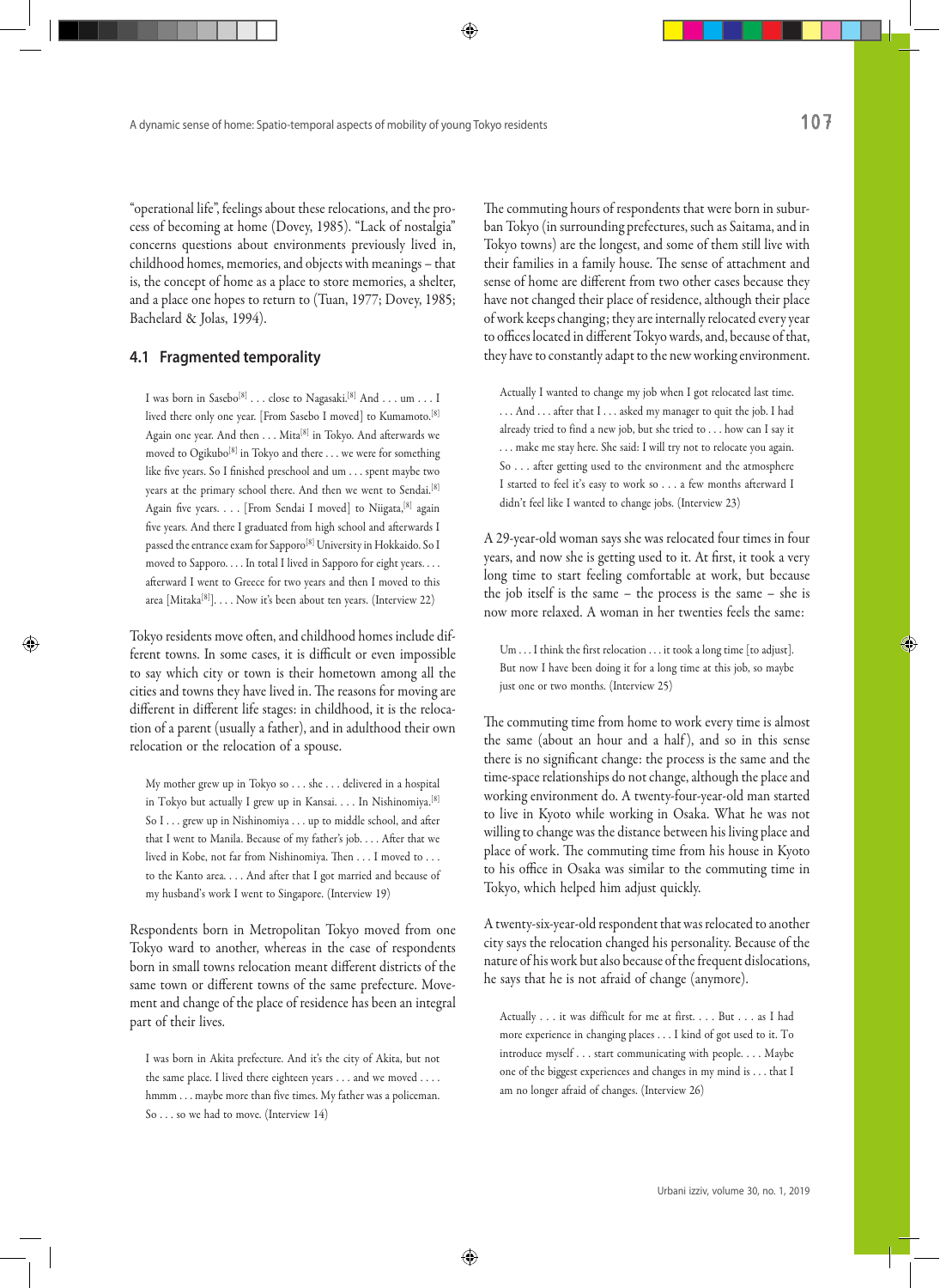All homes previously lived in are juxtaposed. There is no superposition or home that is more significant than other homes, and all the places respondents lived in were important at the time. At the moment, the most important place is their current city – and, when they were living in another city, it was that other city. In interview number nine, a thirty-four-year-old man says:

. . . when I get to Ayase[8] station . . . oh, I'm home. I can say. And also Shizuoka as well. Because I spent so much time there. . . . I used to live on the east side of London, in an area called Liverpool Street. When I'm there I would also say, this is my home. (Interview 9)

This is how a twenty-five-year-old man explains his sense of home:

When I'm in Japan it really feels like home . . . but then when I went back to Australia it really felt like home. . . . then when I went to New York it really felt like home also . . . . (Interview 12)

## **4.2 Lack of nostalgia**

Nostalgia is defined as a sentimental longing or wistful affection for a period in the past, a desire to return in thought or in fact to a former time in one's life, to one's home or homeland, or to one's family and friends; a sentimental yearning for the happiness of a former place or time. As such, it arises from changes; it is a spatial and temporal emotion, and it is associated with former significant people and places, and it is commonly explored as a concept that is inseparable from the concept of home. Talking about leaving and journeying is associated with the nostalgic feelings and sense of loss, roots, and belonging (Mallett, 2004; Casey, 2013). However, in Japan, nostalgia has been exploited and commercialized by the travel industry as a quest for a traditional lifestyle, and "the nostalgic imagination implies the return to a pre-industrialized, and nonurban past" (Creighton, 1997: 239).

In Tokyo residents' case, once they move, they do not seem to have nostalgic feelings about the places they leave. A thirtyone-year-old man feels that moving can be both troublesome and good, but he also finds it refreshing.

At the same time [it is] troublesome and it feels good. . . . Because the atmosphere is changing and makes me . . . refreshed. And like . . . it changes my . . . thinking. Toward my job and toward my lifestyle. (Interview 28)

He was born in Fukuoka and he lived there for twenty-five years, but after moving to Tokyo he has moved five times in six years. His family is still in Fukuoka, and keeping in touch is reduced to the occasional gathering during winter or summer holidays or on special occasions such as weddings. However, he does not miss his family; he feels good.

Another respondent says that while living away he did not even keep in touch with his family and that he rarely responded to their calls, but only knowing that he could reach them was enough.

. . . my mother calls me on the phone sometimes and later I didn't call them a single time . . . . If I felt lonely I could do that. I didn't feel lonely; I had friends and colleagues and a lot of communication through my work . . . that was enough for me. (Interview 26)

Once they leave the place, they rarely go back, and nostalgic feelings appear only during the visit. A twenty-six-year-old man says that he does not think about going back to Sendai or Osaka, where he used to live; he does not miss them, but he did use the word *nostalgic* to describe how he felt during a short visit to Sendai. It was only there, in the city, that he felt nostalgic. Both cities were important for him at the time, but he does not feel the need to return.

Places that I lived? Maybe Sapporo. I'd like to visit it again. If I can't I don't care so much. Like that. . . . Otherwise . . . I met a friend from Sendai and he travelled there and he talked about many things . . . about the city . . . to me . . . "Well . . . that's nice", that was my reaction. Basically like most Japanese do, I am (also) worried about the Big Earthquake . . . Sendai is recovering.<sup>[8]</sup> "Oh, that's nice", like that. (Interview 22)

*The return* itself is not relevant, whereas the *possibility of return* is. If they do return, they do not return to places; they return to people. Family members also move frequently, and it is rare for significant people to live in a home that was previously lived in. As in the case of temporality, a significant difference appears between the interviewees born in small, local towns and respondents born in Tokyo. For the former, the family is often still living in the place of birth and, in one case only, in the same house. For the latter it is always a different house, not the one the respondents grew up in, and for this reason they do not have nostalgic feelings associated with the house itself (they are attached only to their families). This places the social aspect of home over the spatial aspect of home.

Actually, because my parents are not from Fukuoka, but they live in Fukuoka, <a>[8]</a> when I go to their house I have . . . I don't have any friends there. . . . I go there to see my parents, but I don't feel it's my house. I don't have my room because when they bought the house I was not there. (Interview 21)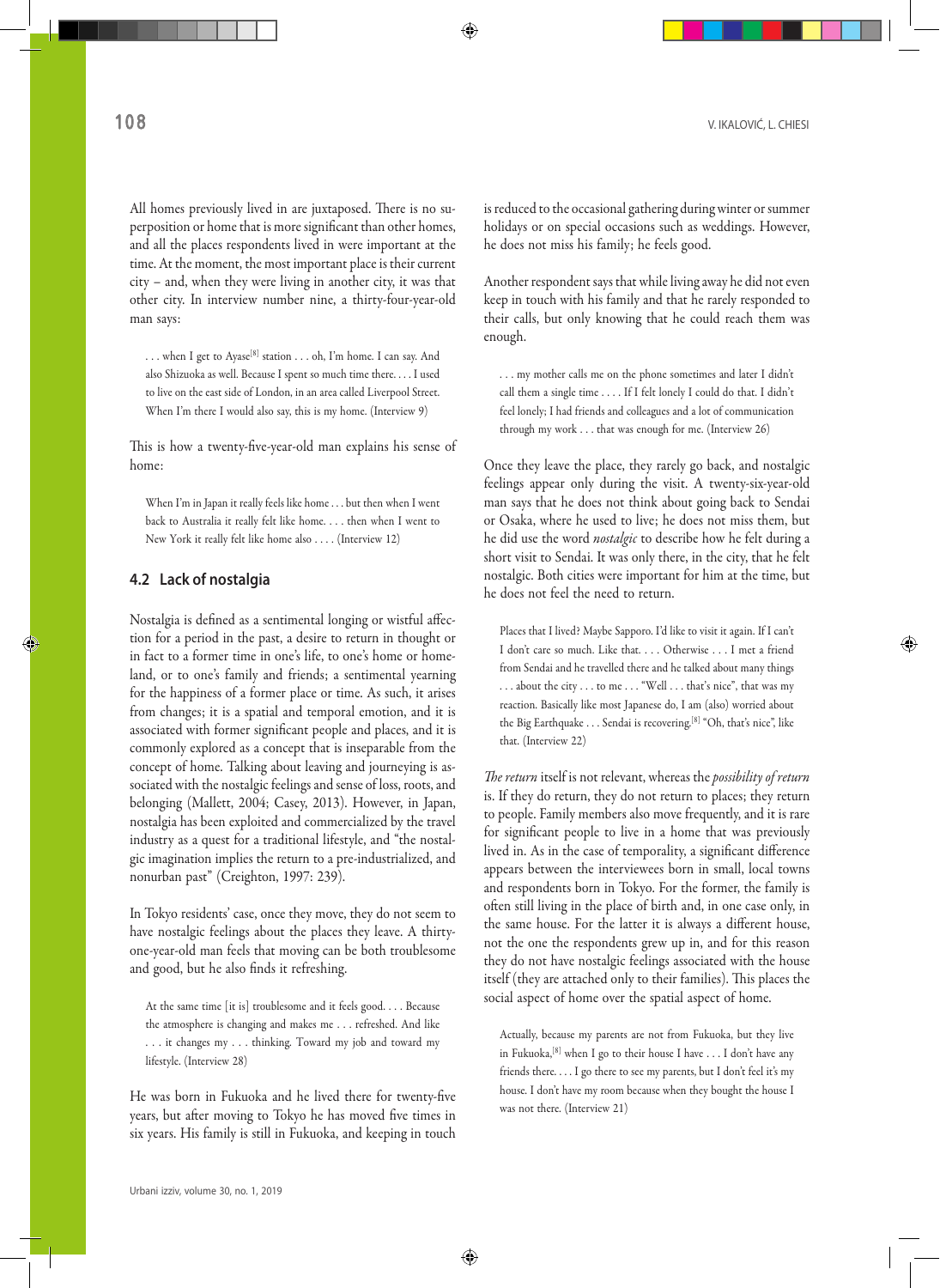

**Figure 5:** Time-space diagrams (illustration: Vedrana Ikalović).

For respondents that lived in different countries (twelve respondents lived abroad), it is also the city that they remember. If and when they go back, they always mention that they miss the city, their habits and habitual actions, lifestyles, and daily rhythms.

Actually I will tell you honestly. When I lived in New York I never missed Tokyo. . . . I was living close to the Central Park, a very beautiful place, and perfect for jogging, walking . . . I was living in . . . what it is like in the Ginza<sup>[8]</sup> area  $\dots$  buildings, buildings, buildings . . . so I really needed to go out, to the park. I really wanted to. I was living on the twenty-fifth floor and . . . noise . . . smog . . . I really wanted to go to the park, green, trees . . . just watching dogs, people . . . so I felt relaxed. (Interview 18)

Memories of their childhood homes and previous homes are also memories of actions, activities, and processes (such as playing with their friends, walking to school, etc.). When mentioning the spatial properties of places previously lived in, they usually remember natural elements such as orchards, riverbanks, forests, and so on.

## **5 Discussion**

The level of attachment and sense of home are discussed through three groups that emerged from the data and suggest different kinds of relationships with the city. Respondents born in small local towns in other prefectures belong to the first group, those born in Tokyo suburbs or neighbouring prefectures (such as Saitama in the north and Kanagawa in the south) to the second group, and those that were born in central Tokyo belong to the third group. In Figure 5, timespace diagrams were used to represent and visualize the time an individual lived in each city (vertical axis), their current location, and commuting time to the working and socializing place (horizontal axis). In cases A and B, respondents moved from a local town or Tokyo suburban area at age nineteen, and after moving to Tokyo the frequency of their relocations changed significantly. In the case of respondents born in Tokyo, the number of relocations is higher.

The first group of respondents has a sense of home that is clearly located: their (childhood) home is where their family is. They were born in small, local towns, and they had to move to another city to study and/or look for a job after graduation. Once they start working, their movement becomes more frequent, and the places where they moved for work become significant. The time-space relationship changes, and they usually live close to their place of work, in an apartment provided by the company. In these cases, participation in homemaking and involvement is low, and therefore the attachment to the place develops with time; however, it is an attachment to the lifestyle and the process rather than to the physical environment; it is an attachment to the place that is produced through the activities of people and institutions.

Respondents born in the Greater Tokyo Area usually live in their birthplace with their families during their studies. Commuting hours are long and they are mostly central Tokyo residents only during the day, constituting the daytime population of the city. The distance between the living place and university is acceptable, and it is not necessary to leave the family house during studies, even if commuting time is as much as two hours in some cases. With this group, relocations start and become more frequent once they start working. Relocation is manifested in two different ways: 1) respondents are relocated to another city, or 2) respondents are relocated to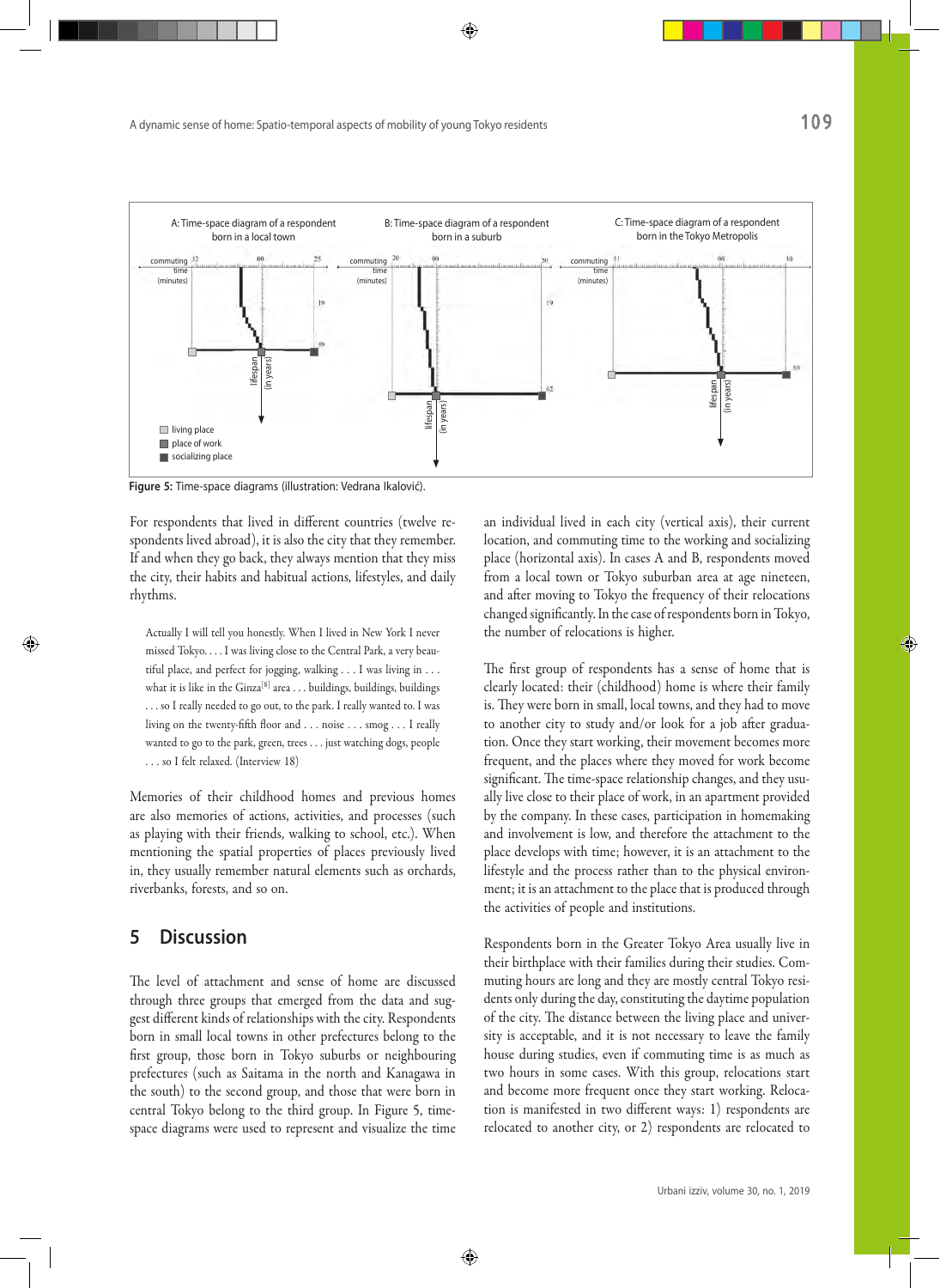different Tokyo wards and they change their place of work once a year. In this case, their place of residence is the same, the distance between the living places and places of work is more or less equal (between 1 hour and 20 minutes to 1 hour and 40 minutes), and their place of work and working environment change. The time-space relationship remains the same and therefore habitual actions do not change.

The third group has the weakest attachment to their physical environment and is the group that moves the most. In this group, place of birth and hometown are two different places. Respondents move mostly within Tokyo wards and they are attached to the process, to the lifestyle. Relationships that are developed with their environment can be easily recreated in Tokyo, and therefore the time of adjustment is short.

The attachment of the respondents from the first and second group to the childhood home is stronger because they remained with their families during the school years. They moved once or twice within the same town, and it was usually in the vicinity of the first home. Their place of birth is their hometown.

All respondents have developed strong spatial and temporal relationships with their urban environments, recreating them daily through activities and actions, and reconstructing them in a lifetime of relocations. Therefore, in different cities, as a result of habitual activities developed in a relationship with the city, different time-space relationships may emerge.

## **6 Conclusion**

The new mobilities paradigm posits that activities occur while on the move, and it examines various modes of travel as forms of material and sociable "dwelling-in-motion", and places of and for various activities (Sheller & Urry, 2006). The contemporary city, where movement is an integral part of daily life and where a state of rest is achieved in public space, in motion, becomes a place that imposes upon a person's timespace routines and habitual actions. From residents' perspective and their time-space organisation, the city manipulates and impedes their daily dynamics and experiences as a spatial realm within which (semi)public and (semi)private places are connected by means of transportation on a daily basis.

In this study, a three-part framework is applied to the design of semi-structured interviews with young Tokyo residents conducted in order to understand their sense of home and level of attachment. Questions included social, spatial, and temporal-psychological characteristics; there were questions about spatial and temporal characteristics of places they previously lived (place of birth and hometown), about social relationships (significant others), and about memories of places and respondents' belongings and possessions. From those, it was possible to analyse the frequency of movement and dislocation, and how respondents felt about them.

Conceptually, two main categories were recognized: those of "fragmented temporality" and "lack of nostalgia". Fragmented temporality defines home as a progressive and embodied concept, not restrained by the physicality of the place. As presented, relocations are the most extreme in the case of Tokyo residents that spent their childhood in the Tokyo Metropolitan Area. Nostalgia, a feeling that is closely related to the concept of home and memories, was explored as a "need to return" but was shown to be a "lack of nostalgia". In a metropolis that provides and imposes constant accessibility, the importance of the former and the sense of loss are reduced, and the possibility of return is more significant than the return itself.

From these two categories, this paper introduces the dynamic sense of home, which is grounded less in physical or even social or psychological aspects of a place, and which is grounded in a familiarity with processes and in habituality. The role of the city manifests itself through the time-space relationships that individuals develop with the cities they live in. In Tokyo, specifically, through the dependence on the transportation system and through the time appropriation caused by institutions, the sense of home and attachment to the spatiality of place are altered. However, this is not the case only in Tokyo. As they keep growing, urban populations around the world are populations born in cities and raised in cities, and their attachments are developed in a close relationship with the city.

This article explored attachment and the sense of home from a qualitative point of view and emphasized people's sense of attachment to a city as a process that produces and is produced by the activities of people and institutions. For the concept of home, this signifies the shift from roots to routes*,* integrating movement and connections into the concept*.* Both traditional (static) and contemporary (dynamic) concepts of home highlight the connection between the planned, designed, and built environment, and the sense of belonging and attachment to places. The relationship between individuals and their environment is a consequence of the ways cities are planned, designed, and built. With this in mind, architectural and urban planning practices need to bring the conceptual and empirical research closer to one another, while cross-examining the perceived, conceived, and lived realities (Lefebvre, 1991) of the rising number of urban dwellers that "permanently temporarily" belong to the flows of interconnected contemporary cities.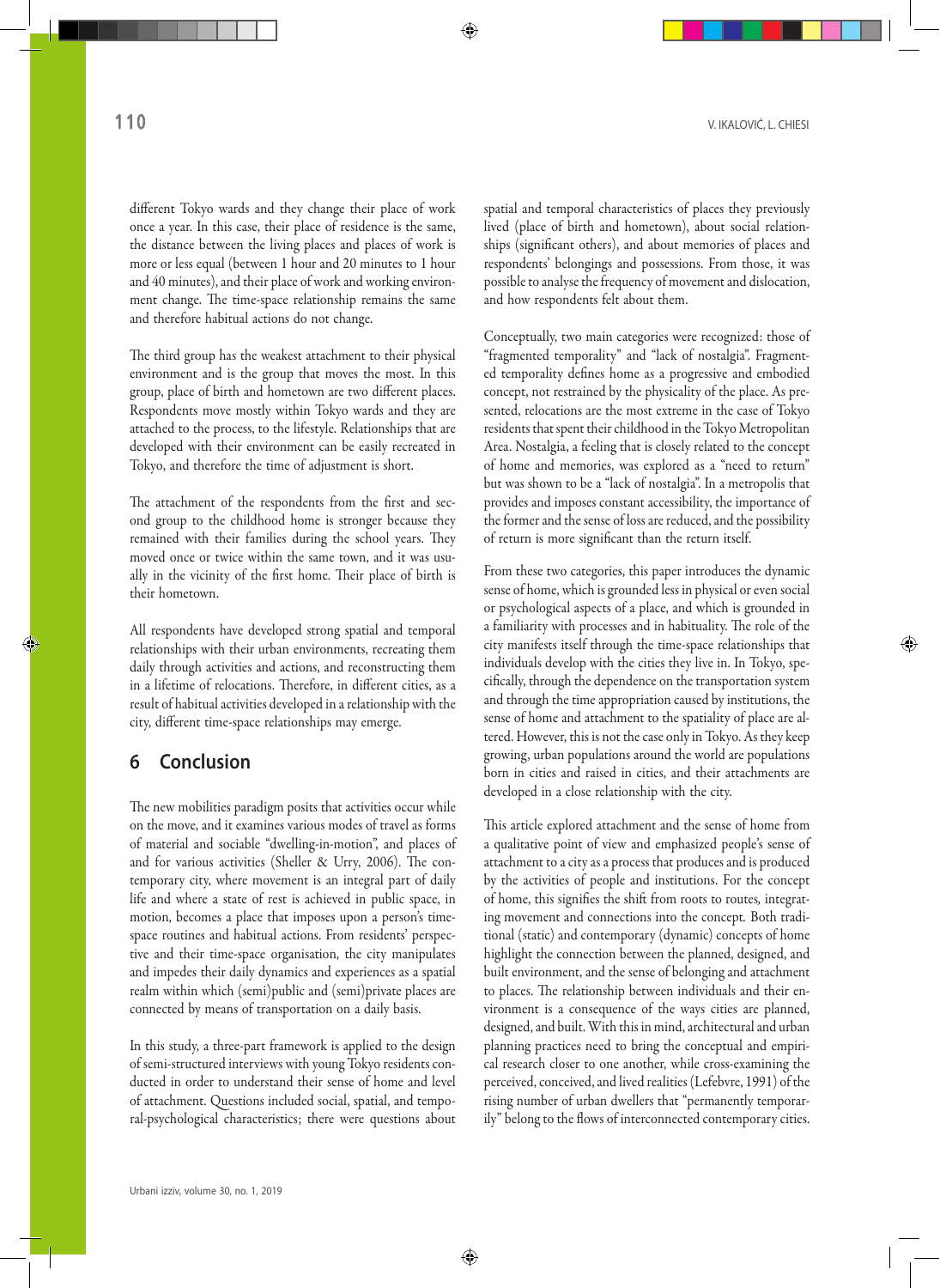Vedrana Ikalović, Keio University, Department of Systems Design Engineering, Yokohama, Japan E-mail: vedra@keio.jp

Leonardo Chiesi, University of Florence, School of Architecture, Florence, Italy E-mail: chiesi@unifi.it

#### **Notes**

[1] According to the Population Census website, as of 1 October 2010, the population of Tokyo was 13.16 million. This number was divided into three age categories: children (ages 0 – 14) at 1.48 million, working-age people (ages 15 – 64) at 8.85 million, and the elderly (age 65 and over) at 2.64 million. These figures are 11.4%, 68.2%, and 20.4%, respectively, of the overall population.

[2] The internal movement rate indicates the percentage of the workforce that has moved internally during the period. Internal movements are those resulting from employees' internal job changes within the organisation, whether through actions of relocation, promotion, or demotion.

[3] Such as *syataku*, *danchi*, and *doujunkai*: corporate towns (*syataku*) were homes encouraging or fostering a "corporate, family atmosphere". *Doujunkai*, on the other hand, was an association founded after the earthquake to provide public housing to city residents. *Danchi* (developed by the Japan Housing Corporation, now known as the Urban Renaissance Agency, UR) were owned by large corporations and they charged low or no rent to employees (Jinnai, 1995).

[4] According to a survey carried out by the Japanese Ministry of Health, Labour, and Welfare, 92.5% of companies with more than one thousand employees have relocated workers. The survey also found that the average length of relocations was 3.87 years (standard deviation 2.04 years), with the average length of the most extreme cases lasting for 13.43 years (standard deviation 8.45 years; Meyer-Ohle, 2009).

[5] According to 2010 census (Tokyo's History . . .), 4.26 million people (70.8%) work in the tertiary industry of commerce, transportation, communication, and services.

[6] Examples of definitions are the Standard Metropolitan Employment Area (SMEA) by Yamada and Tokuoka (1991), the Functional Urban Core (FUC) by Kawashima (1981), and the Integrated Metropolitan Area (IMA) by Takeuchi and Mori (1981). Recently, Kanemoto and Tokuoka (2002) proposed a new version called the Urban Employment Area (UEA). The Integrated Metropolitan Area of Shogo Takeuchi combines a municipality (city, town, or village) with another if doing so increases the internal movement rate (Kanemoto et al., 1996).

[7] The Greater Tokyo Area is the most populous metropolitan area in the world, consisting of the Kantō region of Japan, including the Tokyo Metropolis. The Tokyo Metropolis is one of the forty-seven prefectures of Japan. It consists of twenty-three central wards, twenty-six cities, three towns, and one village. All special wards are commonly referred to in English as cities, although the Tokyo Metropolitan Area is also referred to as a city.

[8] Sasebo, Nagasaki Prefecture; Nagasaki, Nagasaki Prefecture; Kumamoto, Kumamoto Prefecture; Mita District, Minato Ward, Tokyo; Ogikubo District, Suginami Ward, Tokyo; Sendai, capital of the Miyagi Prefecture (which was affected by the 2011 Tohoku earthquake); Niigata, Niigata Prefecture; Sapporo, capital of the Hokkaido Prefecture; Mitaka, Tokyo Metropolitan Area; Nishinomiya, Hyogo Prefecture; Fukuoka, capital of the Fukuoka Prefecture; Ginza District, Chuo Ward, Tokyo; Ayase Station in Adachi Ward, Tokyo.

#### **References**

Altman, I. (1975) *The environment and social behavior: Privacy, personal space, territory, and crowding*. Monterey, CA, Brooks / Cole Publishing Company.

Altman, I. & Werner, C. (1985) *Home environments: Human behavior and environment*. New York, Springer.

Ashihara, Y. (1983) *The aesthetic townscape.* Cambridge, MA, MIT Press.

Ashihara, Y. (1989) *The hidden order: Tokyo through the twentieth century*, New York, Kodansha America Inc.

Augé, M. (2008) *Non-places: An introduction to supermodernity*. London, Verso.

Bachelard, G. & Jolas, M. (1994) *The poetics of space.* Boston, Beacon **Press** 

Beatley, T. (2005) *Native to nowhere: Sustaining home and community in a global age*. Washington, DC, Island Press.

Berger, P. L. & Luckmann, T. (1991) *The social construction of reality: A treatise in the sociology of knowledge*. London, Penguin.

Blunt, A. (2007) Cultural geographies of migration: Mobility, transnationality and diaspora. *Progress in Human Geography*, 31(5), pp. 684– 694. DOI: 10.1177/0309132507078945

Brett, J. M. (1982) Job transfer and well-being. *Journal of Applied Psychology,* 67(4), pp. 450–463. DOI: 10.1037//0021-9010.67.4.450

Caballero, J. A. & Tsukamoto, Y. (2006) Tokyo public space networks at the intersection of the commercial and the domestic realms study on dividual space. *Journal of Asian Architecture and Building Engineering*, 5(2), pp. 301–308. DOI: 10.3130/jaabe.5.301

Casey, E. (2013) *The fate of place: A philosophical history*. Berkeley, CA, University of California Press.

Cieraad, I. (2010) Homes from home: Memories and projections. *Home Cultures,* 7(1), pp. 85–102. DOI: 10.2752/175174210x12591523182788

Clifford, J. (1997) *Routes: Travel and translation in the late twentieth century*. Cambridge, MA, Harvard University Press.

Creighton, M. (1997) Consuming rural Japan: The marketing of tradition and nostalgia in the Japanese travel industry. *Ethnology*, 36(3), pp. 239– 254. DOI: 10.2307/3773988

Cresswell, T. (2013) *Place: A short introduction*. Chichester, UK, John Wiley & Sons.

Deleuze, G. & Guattari, F. (1988) *A thousand plateaus: Capitalism and schizophrenia.* London, Bloomsbury Publishing.

Després, C. (1991) The meaning of home: Literature review and directions for future research and theoretical development. *Journal of Architectural and Planning Research*, 8(2), pp. 96–115.

Dirks, D. (1999) Limits and latitude of labour adjustment strategies in Japanese companies. In: Huchet, J.-H., Dirks, D. & Ribault, T. (eds.) *Japanese Management in the low growth era: Between external shocks and internal evolution*, pp. 267–289*.* New York, Springer. DOI: 10.1007/978-3-642-58257-8\_18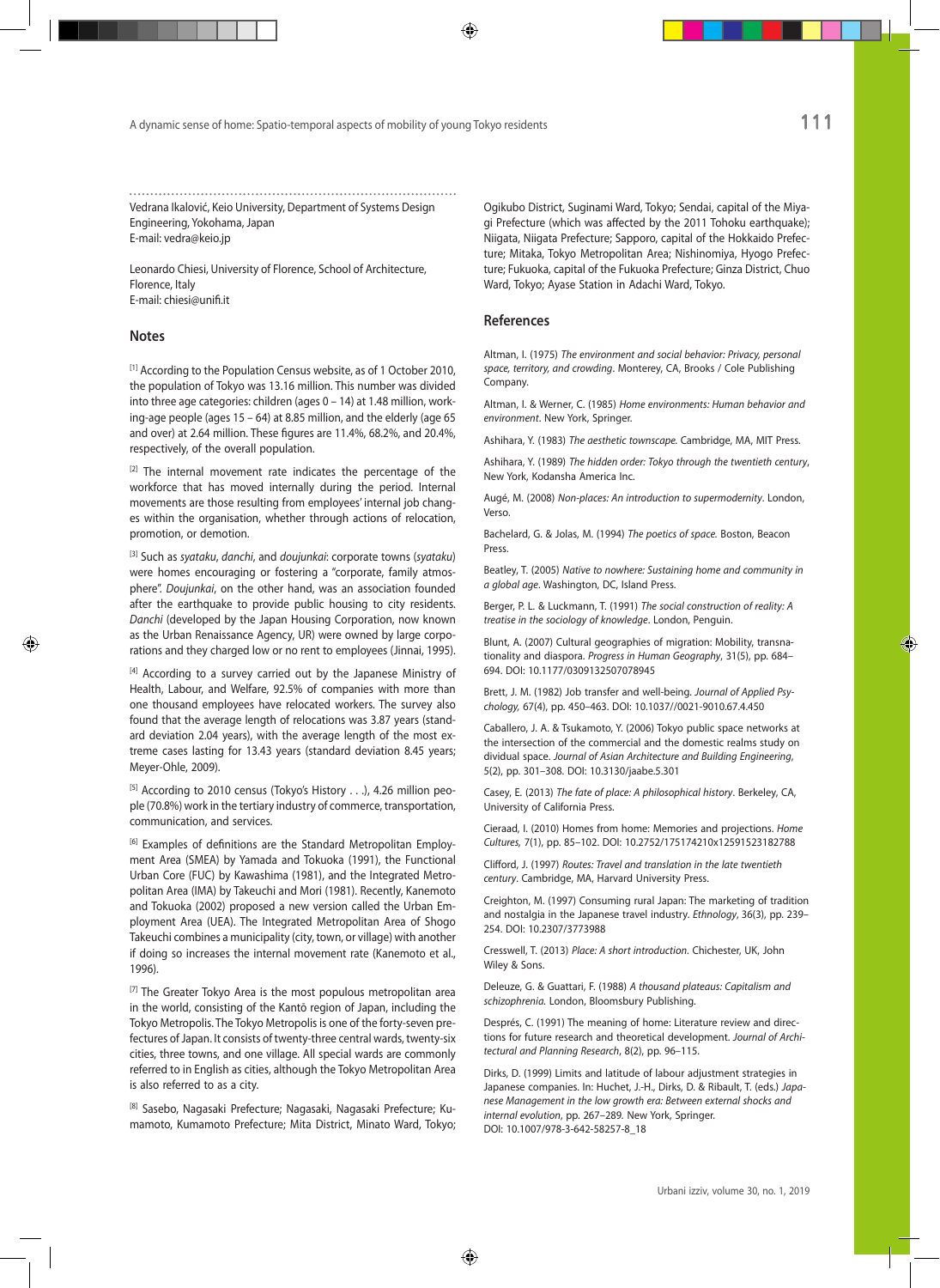Dovey, K. (1985) Home and homelessness: Introduction. In: Altman, I. & Werner, C. M. (eds.) *Home environments*, pp. 33–64*.* New York, Springer. DOI: 10.1007/978-1-4899-2266-3\_2

Erikson, E. H. & Erikson, J. M. (1997) *The life cycle completed: Extended version*. New York, W. W. Norton

Frey, B. S. & Stutzer, A. (2000) Happiness, economy and institutions. *The Economic Journal*, 110(466), pp. 918–938. DOI 10.1111/1468-0297.00570

Fujita, M., Mori, T., Henderson, J. V. & Kanemoto, Y. (2004) Spatial distribution of economic activities in Japan and China. *Handbook of Regional and Urban Economics*, 4(1), pp. 2911–2977. DOI: 10.1016/s1574-0080(04)80022-1

Fujita, M. & Tabuchi, T. (1997) Regional growth in postwar Japan. *Regional Science and Urban Economics*, 27(6), pp. 643–670. DOI: 10.1016/ s0166-0462(96)02167-9

Geis, K. J. & Ross, C. E. (1998) A new look at urban alienation: The effect of neighborhood disorder on perceived powerlessness. *Social Psychology Quarterly*, 61(3), pp. 232–246. DOI: 10.2307/2787110

Gibson, J. J. (2014) The theory of affordances. In: Gieseking, J. J. et al. (eds.) *The people, place, and space reader*, pp. 56–60. London, Routledge.

Glaser, B. G. & Strauss, A. L. (2017) *Discovery of grounded theory: Strategies for qualitative research*. London, Routledge.

Gustafson, P. (2001) Roots and routes: Exploring the relationship between place attachment and mobility. *Environment and Behavior*, 33(5), pp. 667–686. DOI: 10.1177/00139160121973188

Hägerstrand, T. (1985) Time-geography: Focus on the corporeality of man, society and environment. In: Aida, S. (ed.) *The science and praxis of complexity*, pp. 193–216. Tokyo, United Nations University.

Hall, S. (1995) New cultures for old. In: Massey, D. B. & Jess, P. M. (eds.) *A place in the world? Places, cultures and globalization*, pp. 175–213. Oxford, Oxford University Press.

Hall, T. & Barrett, H. (2012) *Urban geography.* London, Routledge.

Hidalgo, M. C. & Hernandez, B. (2001) Place attachment: Conceptual and empirical questions. *Journal of Environmental Psychology*, 21(3), pp. 273–281. DOI: 10.1006/jevp.2001.0221

Ikalović, V. & Chiesi, L. (2018) Dispersion of home in contemporary city: A case study of perception and behavior in young Tokyoites. *Space and Culture*, pp. 1–14. DOI: 10.1177/1206331218775916

Kanemoto Y. & Tokuoka K. (2002) Proposals for the Standards of Metropolitan Areas of Japan. *Journal of Applied Regional Science* 7, pp. 1–15. DOI: 10.1006/jjie.1996.0022

Kanemoto, Y., Ohkawara, T., & Suzuki, T. (1996) Agglomeration economies and a test for optimal city sizes in Japan. *Journal of the Japanese and International Economies*, 10(4), pp. 379–398.

Kawashima, T. (1981) Urbanization phenomena and analysis of metropolitan area. *Shintoshi*, 35, pp. 11–21.

Knowles, C. & Sweetman, P. (2004) *Picturing the social landscape: Visual methods and the sociological imagination.* London, Routledge. DOI: 10.4324/9780203694527

Latham, A. (2003) Research, performance, and doing human geography: Some reflections on the diary-photograph, diary-interview method. *Environment and planning A,* 35(11), pp. 1993–2017. DOI: 10.1068/a3587

Lewicka, M. (2010) What makes neighborhood different from home and city? Effects of place scale on place attachment. *Journal of Environmental Psychology*, 30(1), pp. 35–51. DOI: 10.1016/j.jenvp.2009.05.004

Lefebvre, H. (1991) *Critique of everyday life: Foundations for a sociology of the everyday* (Vol. 2). London, Verso.

Maeura, H. (2016) *Allocation and transfer of human resources*. Tokyo, The Japan Institute for Labour Policy and Training.

Maki, F. (1979) The city and inner space. *Ekistics*, 278, pp. 328–334.

Maki, F. & Mulligan, M. E. (2008) *Nurturing dreams: Collected essays on architecture and the city.* Cambridge, MA, MIT Press. DOI: 10.7551/mitpress/7596.001.0001

Mallett, S. (2004) Understanding home: A critical review of the literature. *The Sociological Review*, 52(1), pp. 62–89. DOI: 10.1111/j.1467-954x.2004.00442.x

Marston, S. A. (2000) The social construction of scale. *Progress in Human Geography*, 24(2), pp. 219–242.

Massey, D. B. & Jess, P. M. (1995) *A place in the world? Places, cultures and globalization*. New York, Oxford University Press.

Meyer-Ohle, H. (2009) *Japanese workplaces in transition: Employee perceptions.* New York, Springer.

Moran, N. (2013) Music, bodies and relationships: An ethnographic contribution to embodied cognition studies. *Psychology of Music*, 41(1), pp. 5–17. DOI: 10.1177/0305735611400174

Ng, S. H., Kam, P. K. & Pong, R. W. (2005) People living in ageing buildings: Their quality of life and sense of belonging. *Journal of Environmental Psychology*, 25(3), pp. 347–360. DOI: 10.1016/j.jenvp.2005.08.005

Okamoto, K. (1997) Suburbanization of Tokyo and the daily lives of suburban people. In: Karan, P. P. & Stapleton, K. E. (eds.) *The Japanese city*, pp. 79–105. Lexington, KY, University Press of Kentucky.

Oldenburg, R. (1989) *The great good place: Cafés, coffee shops, community centers, beauty parlors, general stores, bars, hangouts, and how they get you through the day.* Saint Paul, MN, Paragon House Publishers.

Park, Y., Fritz, C. & Jex, S. M. (2011) Relationships between work-home segmentation and psychological detachment from work: The role of communication technology use at home. *Journal of Occupational Health Psychology*, 16(4), p. 457. DOI: 10.1037/a0023594

*Population census*. Available at: http://www.stat.go.jp/english/data/ kokusei/index.htm (accessed 7 June 2017).

Pred, A. (1984) Place as historically contingent process: Structuration and the time–geography of becoming places. *Annals of the Association of American Geographers*, 74(2), pp. 279–297. DOI: 10.1111/j.1467-8306.1984.tb01453.x

Rajchman, J. (1998) *Constructions.* Cambridge, MA, MIT press.

Relph, E. (1976) *Place and placelessness*, London, Pion.

Savage, M., Warde, A. & Ward, K. (1993) *Urban sociology, capitalism and modernity*. London, Macmillan.

Scannel, L. & Gifford, R. (2010) Defining place attachment: A tripartite organizing framework. *Journal of Environmental Psychology*, 30(1), pp. 1–10. DOI: 10.1016/j.jenvp.2009.09.006

Seamon, D. (2015) *A geography of the lifeworld: Movement, rest and encounter*. London, Routledge. DOI: 10.4324/9781315715698

Sheller, M. & Urry, J., (2006) The new mobilities paradigm. *Environment and Planning A*, 38(2), pp. 207–226. DOI: 10.1068/a37268

Sixsmith, J. (1986) The meaning of home: An exploratory study of environmental experience. *Journal of Environmental Psychology*, 6(4), pp. 281–298. DOI: 10.1016/s0272-4944(86)80002-0